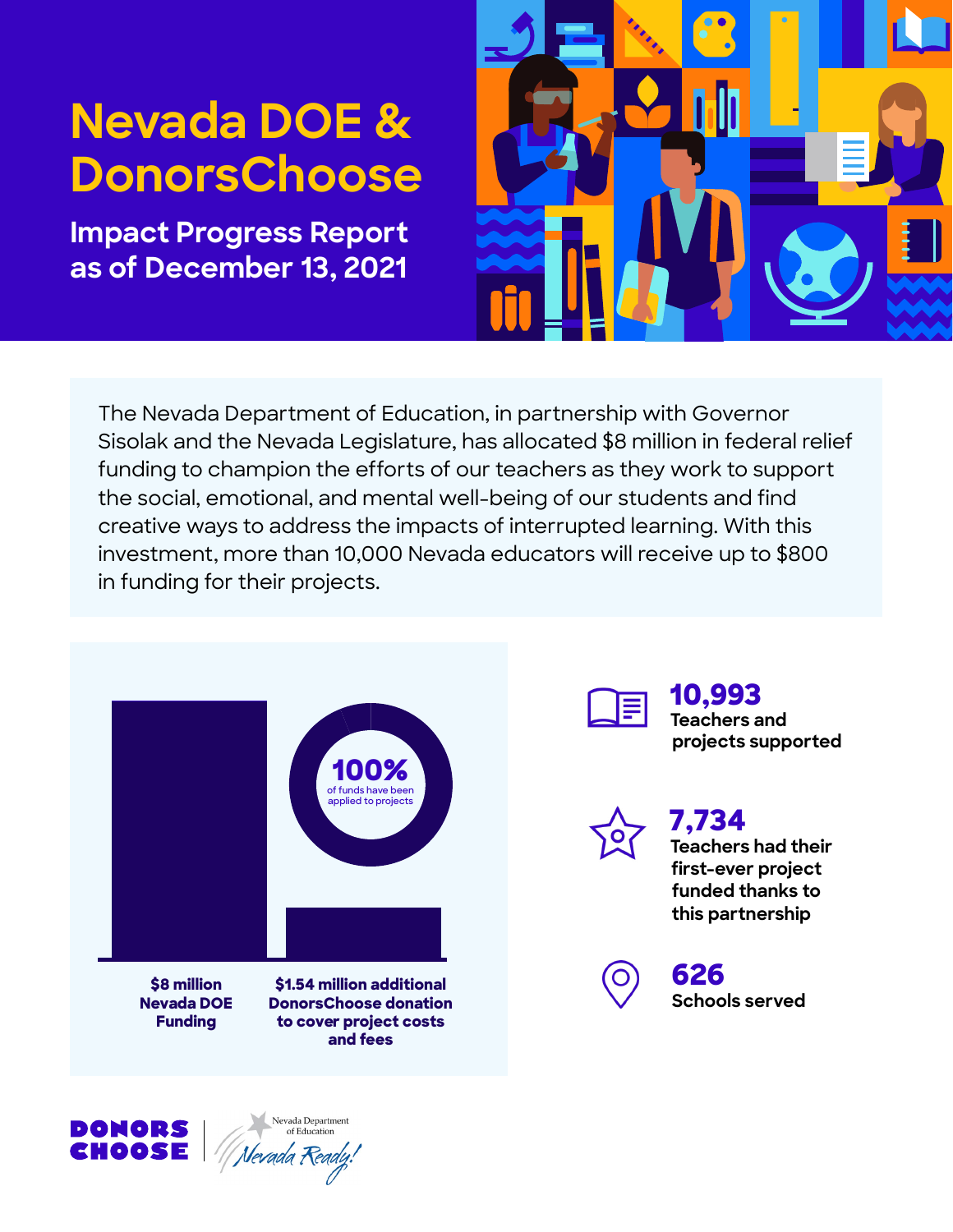# **Percent of projects**<br> **by resource type**<br> **e** Reading Nooks, Other (see table) **by resource type**



"Thank you for helping me get this new technology for my students! **Projects by Grade Level** They will be so excited and it will allow me an incredible opportunity learners! I am so grateful for the contribution I received from the Nevada Department of Education! **I can't wait to get started with helping my students reach their full 18% potential!" 6-8** 



### **Ms. Phillips**

Panaca Elementary School Panaca, NV